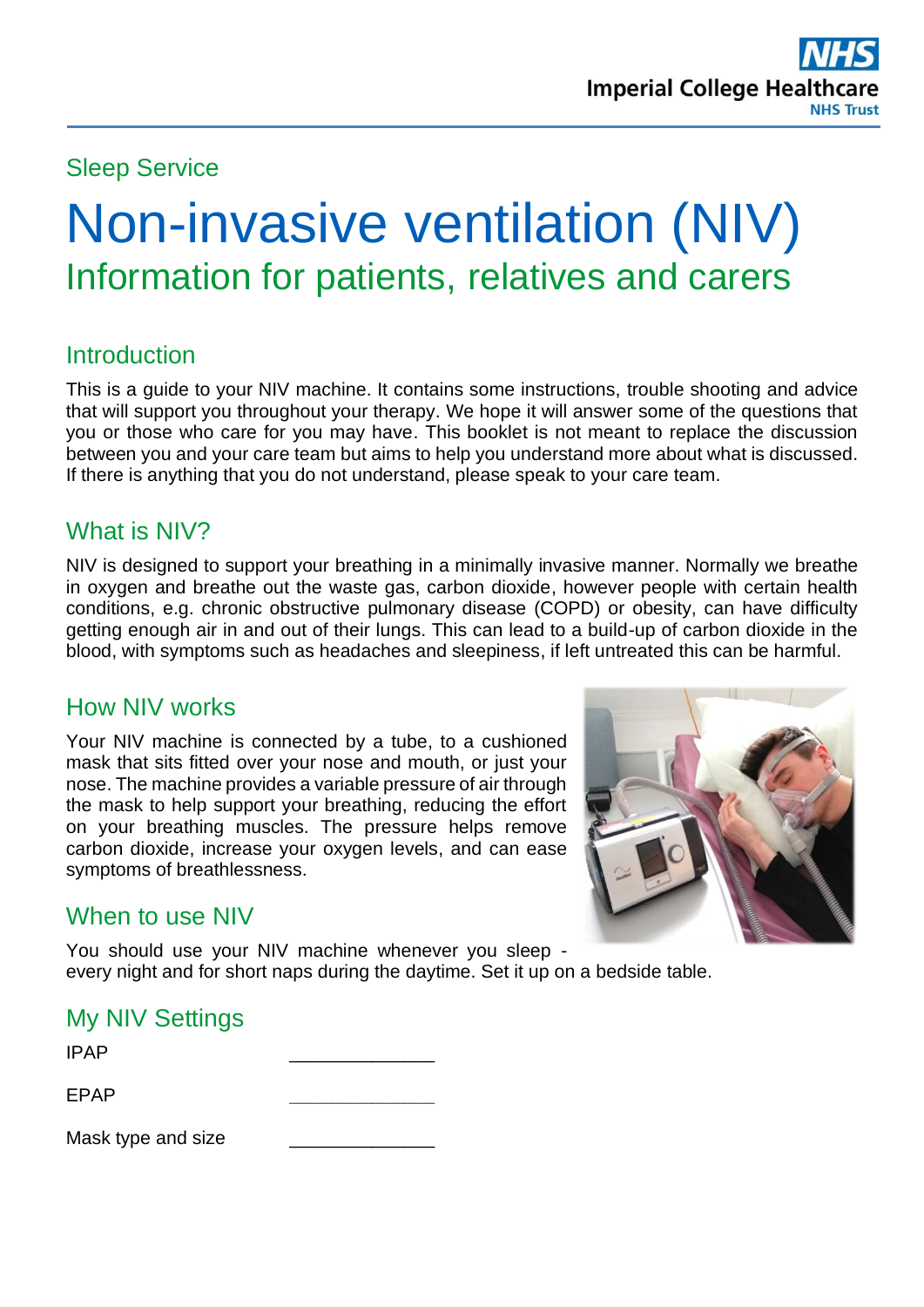**Always bring your NIV machine, tubing and mask to every sleep appointment and if you are ever admitted to hospital.**

#### Setting up your machine

1. Slide up the safety catch on the power outlet at the back of the machine.

2. Insert the power lead and push the safety catch back down (this stops the lead from being pulled out unintentionally).

3. Push the elbow connector onto the air outlet at the back of the machine, making sure it points towards where you sleep.







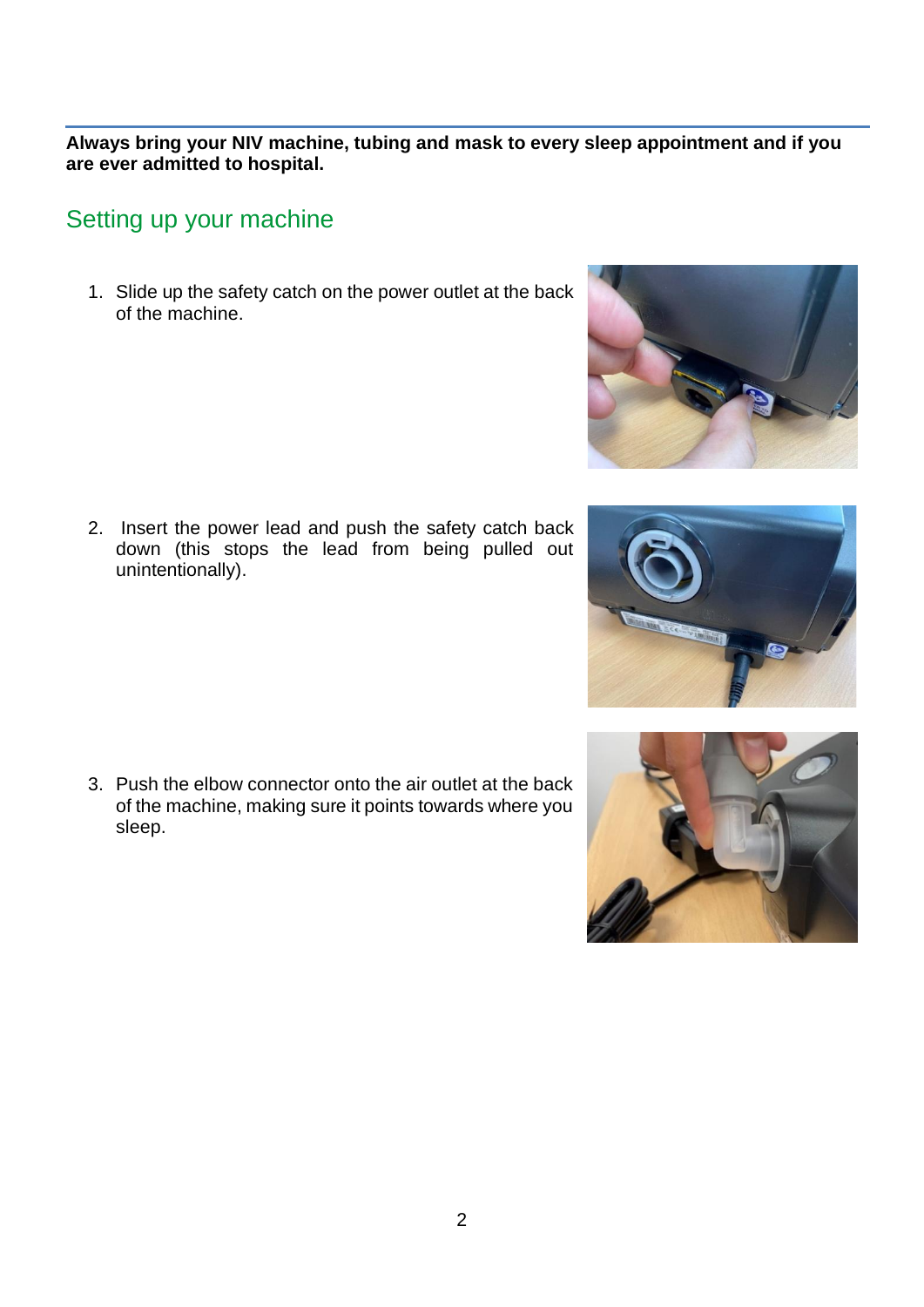- 4. Attach one end of the tubing to the elbow connector and the other end to your mask.
- 5. Fit your mask according to the instructions given by the sleep centre team or community nurse (see below).
- 6. Start the air pressure by pressing the button at the top.

How to fit my NIV mask

4.

Your mask will be fitted for your face by our clinical team. It is important you do not share your mask with anyone else for hygiene reasons.

- 1. Clean, wash and dry your face before putting on your mask. Avoid face creams as these can damage the mask and cause air to leak.
- 2. Position and place the mask over your face in the position advised and hold it there while doing up the straps. Take care not to drag the cushion down your face when fastening the straps.
- 3. Turn on to start the air pressure by pressing the button at the top.
	-

3







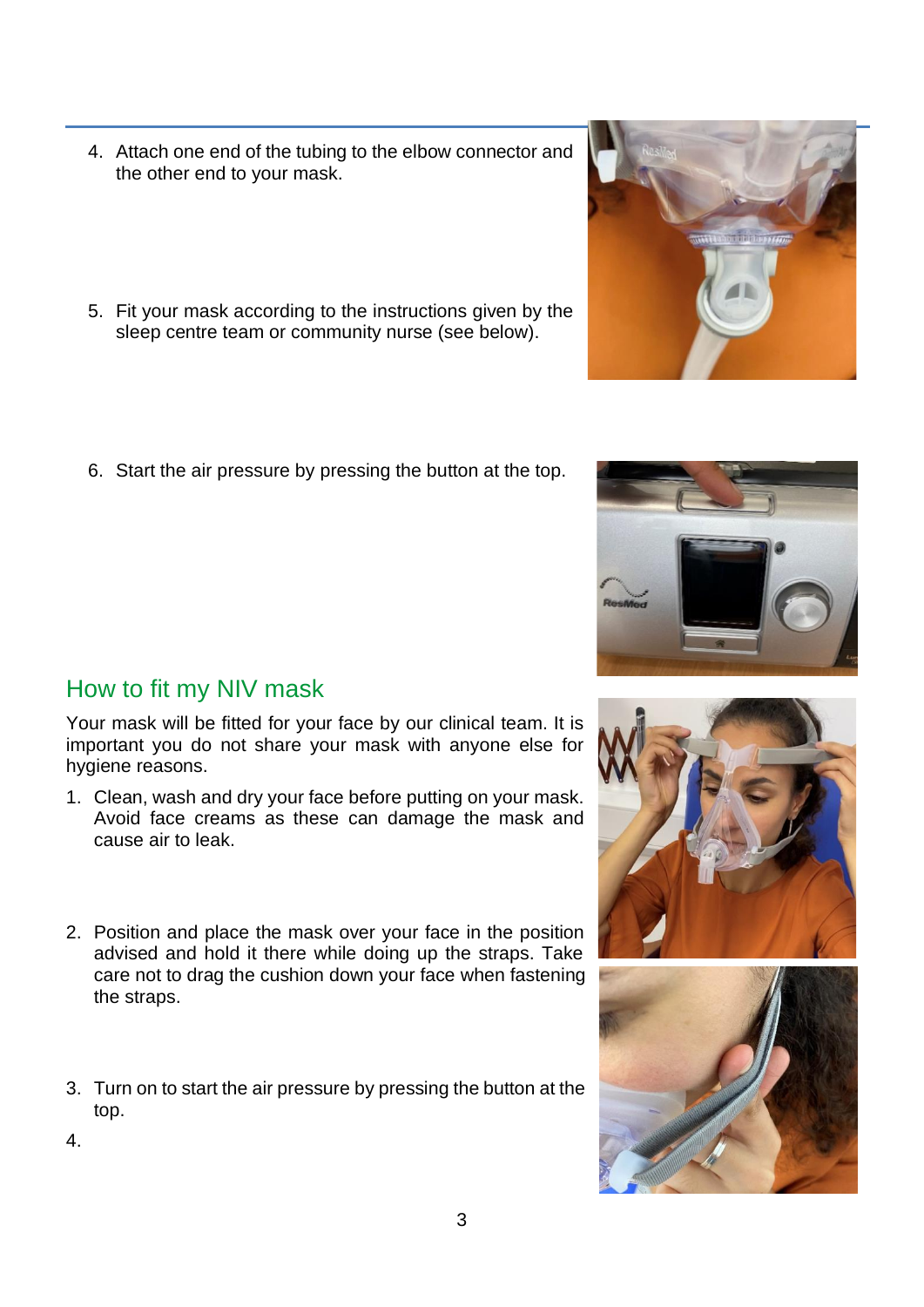5. Adjust to get a good seal - the cushion of the mask needs to inflate against your face and the mask should feel comfortable with no air leak around your eyes. It is common to have a small amount of air leak from the bottom of the mask. Adjust the straps so that one finger can slide under the cheek straps. It is good practice to adjust the headgear in front of a mirror, to ensure you are tightening/loosening the straps evenly.

The most common mistake is to fit the mask too tightly, especially over the nose bridge, which can cause discomfort, bruising and pressure sores.



# Caring for your NIV machine and mask

It is important that you regularly wash the mask and attachments to keep them clean.

| <b>Attachment</b>     | When to clean              | How to clean                                                                                                                                                                                                     |
|-----------------------|----------------------------|------------------------------------------------------------------------------------------------------------------------------------------------------------------------------------------------------------------|
| Mask                  | Daily                      | Handwash with dishwashing soap<br>and warm water. Leave to air dry.                                                                                                                                              |
| Head strap and Tubing | Weekly                     | Handwash with dishwashing soap<br>and warm water. Hang up to drip dry.                                                                                                                                           |
| Machine               | Weekly                     | Unplug from power and wipe with a<br>damp cloth. Air dry before plugging<br>back in and turning power on.                                                                                                        |
| Filter                | Replace every three months | Do not wash the filter. Check<br>regularly for dust and flick the filter to<br>remove the dust. Replace filter with a<br>new one every three months. The<br>Sleep Centre will provide you with<br>spare filters. |

- Please do not use hot water or dry the attachments near a heat source e.g. radiator
- Do not put the attachments in the dishwasher, washing machine or tumble dryer
- Do not use anti-bacterial wipes or scented soaps as these can damage the products

#### **Troubleshooting**

#### **Machine not working properly**:

NIV machines are usually very reliable but if you think yours is not working properly, please stop using it and contact the Sleep centre or Community nurses below. Never try to repair the machine or mask yourself. Do not make any changes to the mask.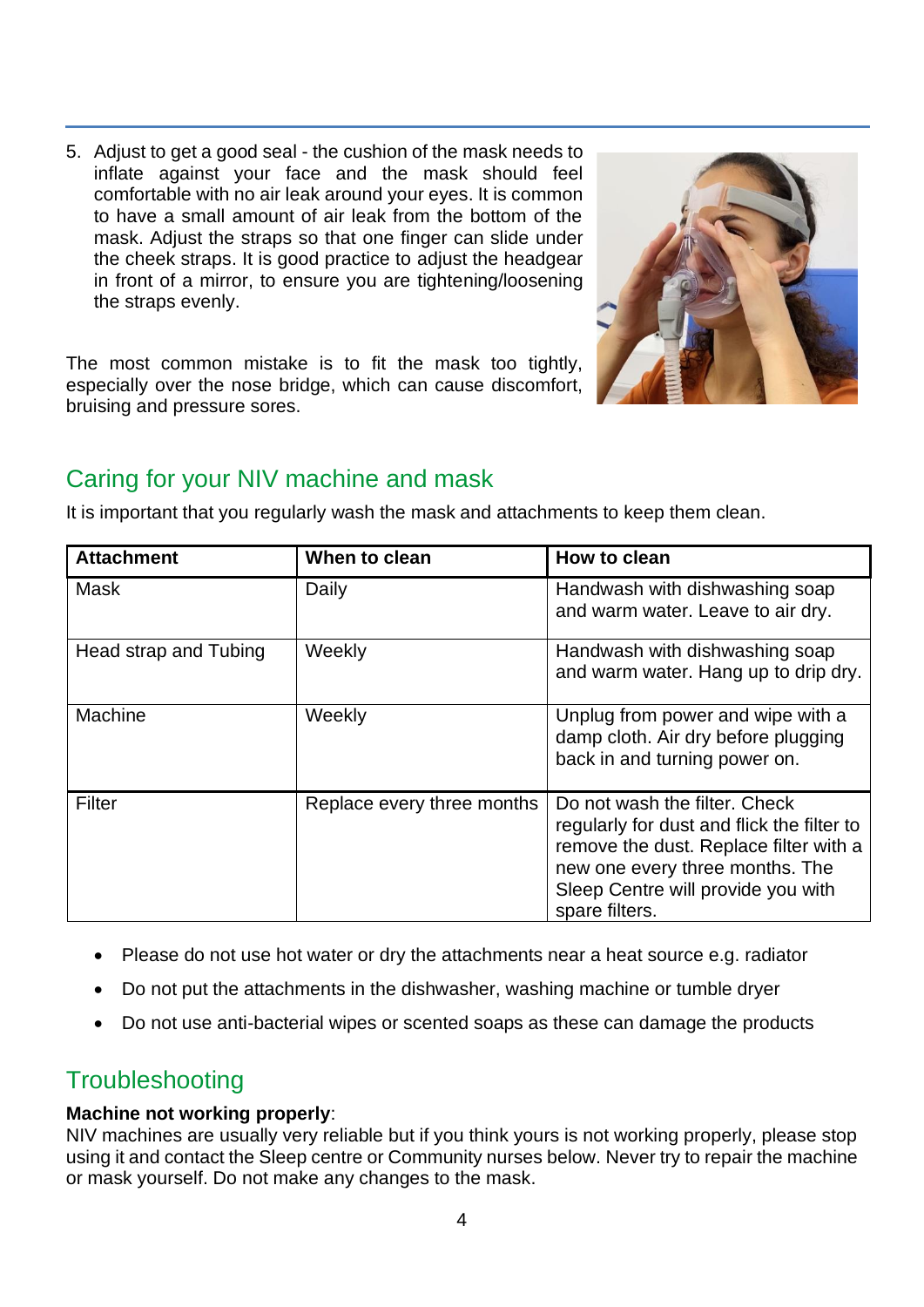#### **Mask fit problems**

If you are getting large leaks into your eyes or sores developing on your nasal bridge, then contact the sleep centre for advice on fitting the mask.

#### **Travel advice**

If you need to take your NIV machine on holiday, we will provide you with a letter explaining its use to the airport and airline. Please contact the airline in advance, as you will need to take your NIV as additional hand luggage, in order to prevent damage.

Further information about your NIV device can be found on the My Air Website. You can sign up for free at [myAir.resmed.eu](file:///C:/Users/yve/Desktop/Sleep/myAir.resmed.eu)

#### Useful contacts

| <b>Sleep Centre (Charing Cross Hospital)</b>                                        | <b>Lung Function (St Marys' Hospital)</b> |
|-------------------------------------------------------------------------------------|-------------------------------------------|
| Opening hours: Monday-Friday, 09.00 - 16.00   Opening hours: Monday-Friday, 09.00 - | 17.00                                     |
| Tel: 0203 311 7188<br>Email: imperial.sleeplab@nhs.net                              | Tel: 02033126022                          |

For Hammersmith and Fulham Community patients, please contact your community nurse.

#### How do I make a comment about my visit?

We aim to provide the best possible service and staff will be happy to answer any of the questions you may have. If you have any **suggestions** or **comments** about your visit, please either speak to a member of staff or contact the patient advice and liaison service (**PALS**) on **020 3313 0088** (Charing Cross, Hammersmith and Queen Charlotte's & Chelsea hospitals), or **020 3312 7777** (St Mary's and Western Eye hospitals). You can also email PALS at [imperial.pals@nhs.net](mailto:imperial.pals@nhs.net) The PALS team will listen to your concerns, suggestions or queries and is often able to help solve problems on your behalf.

Alternatively, you may wish to complain by contacting our complaints department:

Complaints department, fourth floor, Salton House, St. Mary's Hospital, Pread Street London W2 1NY Email: [ICHC-tr.Complaints@nhs.net](mailto:ICHC-tr.Complaints@nhs.net)

Telephone: **020 3312 1337 / 1349** 

#### Alternative formats

This leaflet can be provided on request in large print or easy read, as a sound recording, in Braille or in alternative languages, Please email the communications team. [imperial.communications@nhs.net](mailto:imperial.communications@nhs.net)